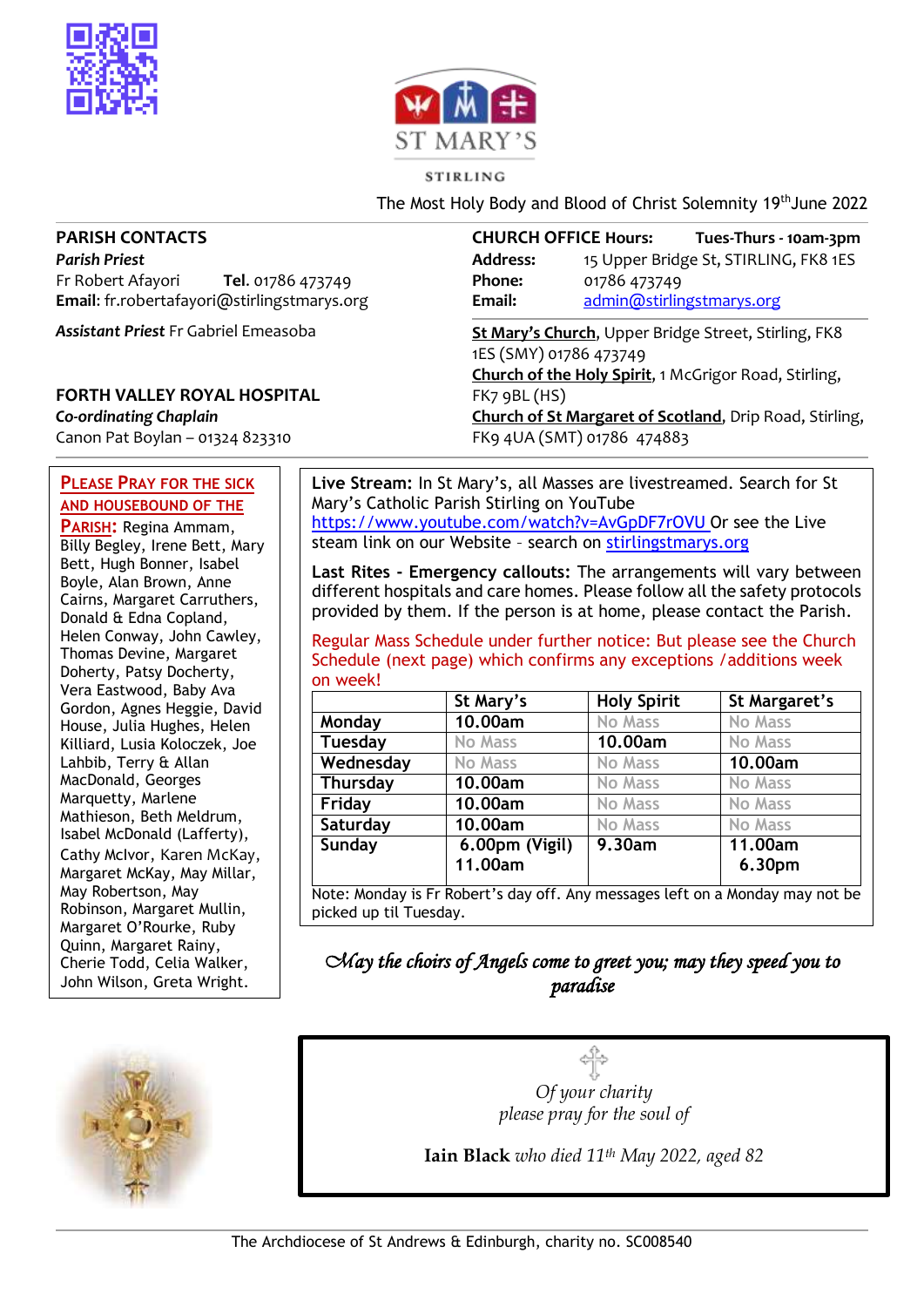The Most Holy Body and Blood of Christ Solemnity 19<sup>th</sup> June 2022

# **Church Schedule for This Week: Sunday 19th June**

Exposition of the Blessed Sacrament before weekdays 9.30am Mass

| Sundays: Year C;<br>Weekdays: Year 2                                                                                 | St Mary's<br>(SMY)                                      | <b>Holy Spirit</b><br>(HS)                             | <b>St Margaret</b><br>(SMT)                                  | Confession<br>(and by<br>Appointment) |
|----------------------------------------------------------------------------------------------------------------------|---------------------------------------------------------|--------------------------------------------------------|--------------------------------------------------------------|---------------------------------------|
| Sunday 19th June<br>THE MOST HOLY BODY<br>AND BLOOD OF CHRIST<br><b>SOLEMNITY</b>                                    | 6.00pm (Vigil)<br>11.00am                               | 9.30am                                                 | 11.00am<br>6.30pm                                            |                                       |
| Monday 20 <sup>th</sup> June<br>12 <sup>th</sup> Week of the Year                                                    | 10.00am<br>Charlie Diamond<br>٠                         | No Mass                                                | No Mass                                                      |                                       |
| Tuesday 21 <sup>st</sup> June<br><b>ST ALOYSIUS GONZAGA</b><br>- MEMORIAL                                            | No Mass                                                 | 10.00am<br>Kevin Delaney<br>(RIP) Anniversary<br>today | No Mass                                                      | $9.30am -$<br>10.00am<br>before Mass  |
| Wednesday 22 <sup>nd</sup> June<br>12 <sup>th</sup> Week of the Year<br><b>St Paulinus of Nola</b><br>St John Fisher | No Mass                                                 | No Mass                                                | 10.00am<br>• William Bruce<br>(RIP) Anniversary<br>21st June | $9.30am -$<br>10.00am<br>before Mass  |
| Thursday 23rd June<br>12 <sup>th</sup> Week of the Year                                                              | 10.00am<br>Iain Black (RIP)<br>٠                        | No Mass                                                | No Mass                                                      |                                       |
| Friday 24 <sup>th</sup> June<br>THE NATIVITY OF ST<br><b>JOHN THE BAPTIST-</b><br><b>SOLEMNITY</b>                   | 10.00am<br>Special Intention:<br>$\bullet$<br>Aoife Ong | No Mass                                                | No Mass                                                      | $9.30am -$<br>10.00am<br>before Mass  |
| Saturday 15 <sup>th</sup> June<br>12 <sup>th</sup> Week of the Year<br>St Luan                                       | 10.00am<br><b>Eunice Sneddon</b><br>٠<br>who is ill     | No Mass                                                | No Mass                                                      | 9.30am -<br>10.00am<br>before Mass    |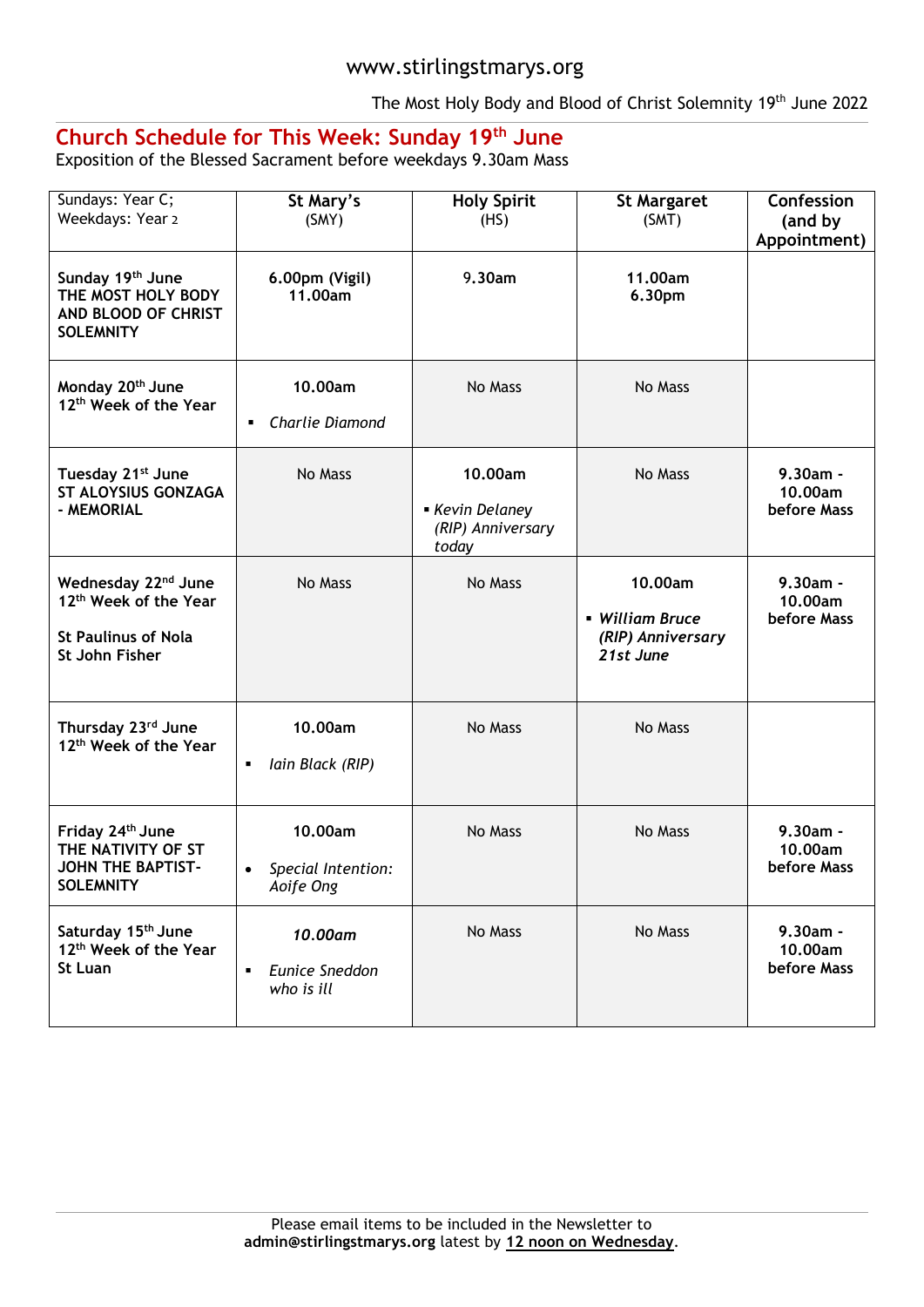The Most Holy Body and Blood of Christ Solemnity 19<sup>th</sup> June 2022

# **PARISH NEWS**

**Parish Pastoral Council** Following the Nomination Process, Members of our new joint Parish Pastoral Council will be Inaugurated at 11.00am Mass this Sunday 19th June at St Mary's. The Members are:

| St Mary's                        | <b>Holy Spirit</b>                | <b>St Margaret</b>       |
|----------------------------------|-----------------------------------|--------------------------|
| Dr Matthew Williams (Vice Chair) | Margaret-Mary Higgins (Secretary) | Jane Massey (Chair)      |
| <b>Steven Gomes</b>              | Anne Finn (Asst. Secretary)       | Barbara Sinclair         |
| Teresa Addison                   | Marjorie Kellas                   | <b>Alfie Francis</b>     |
| Michael Fabisiak                 | <b>Maureen Preston</b>            | <b>William McConnell</b> |
| Elizabeth Fabisiak               | <b>Barry McFadden</b>             | John Casserly            |
| <b>Mary Harper</b>               |                                   |                          |
| Carl Purser                      |                                   |                          |
| Charles Broadfoot                |                                   |                          |
| Pat Nicol                        |                                   |                          |

We will follow up with introduction of the PPC at Holy Spirit Sunday 26th 9.30am Mass and St Margaret's 3rd July 11.00am Mass.

**Fr Robert Holiday** Fr Robert is having a short break and will be away from the Parish next week and back Tuesday 28<sup>th</sup> June. We hope Fr Robert has a wonderful holiday and enjoys a well-earned rest! Fr James Smith will be helping Fr Gabriel next weekend.

**Parish Synod** The output from our Parish Synod Workshops has been collated and copies are available at the back of the Church. Please pick up a copy. An Annual Parish Assembly will be set for 7th September which will include discussion on the Synod Output – open to all. Details to follow.

# **Change of Mass Schedule at St Mary's**

**Please note** the following changes now in place**:**

- **Sunday Morning St Mary's:** one Mass only at 11.00am (replaces the 10.00am and 11.30am)
- **Mondays St Mary's:** Mass every Monday at 10.00am

**Saturday Confessions before Vigil Mass** Confession is available from **5.00pm to 5.50pm** to allow Mass to start prompt at the scheduled time of 6.00pm. Confession is also available during the week as per the weekly schedule above and always by appointment.

**Weekly Sunday Plate Collection:** *(Excludes standing order payments)*

| Date                  | St Mary's | <b>Holy Spirit</b> | St Margaret's |
|-----------------------|-----------|--------------------|---------------|
| 12 <sup>th</sup> June | £510.60   | £112.00            | £353.00       |

# **Special Collection: Survive-Miva Sunday 19th June (Missionary Vehicle**

**Association)** The Special Collection last Sunday raised a total of £1025. Many thanks for your generosity. A cheque will be sent to Survive-Miva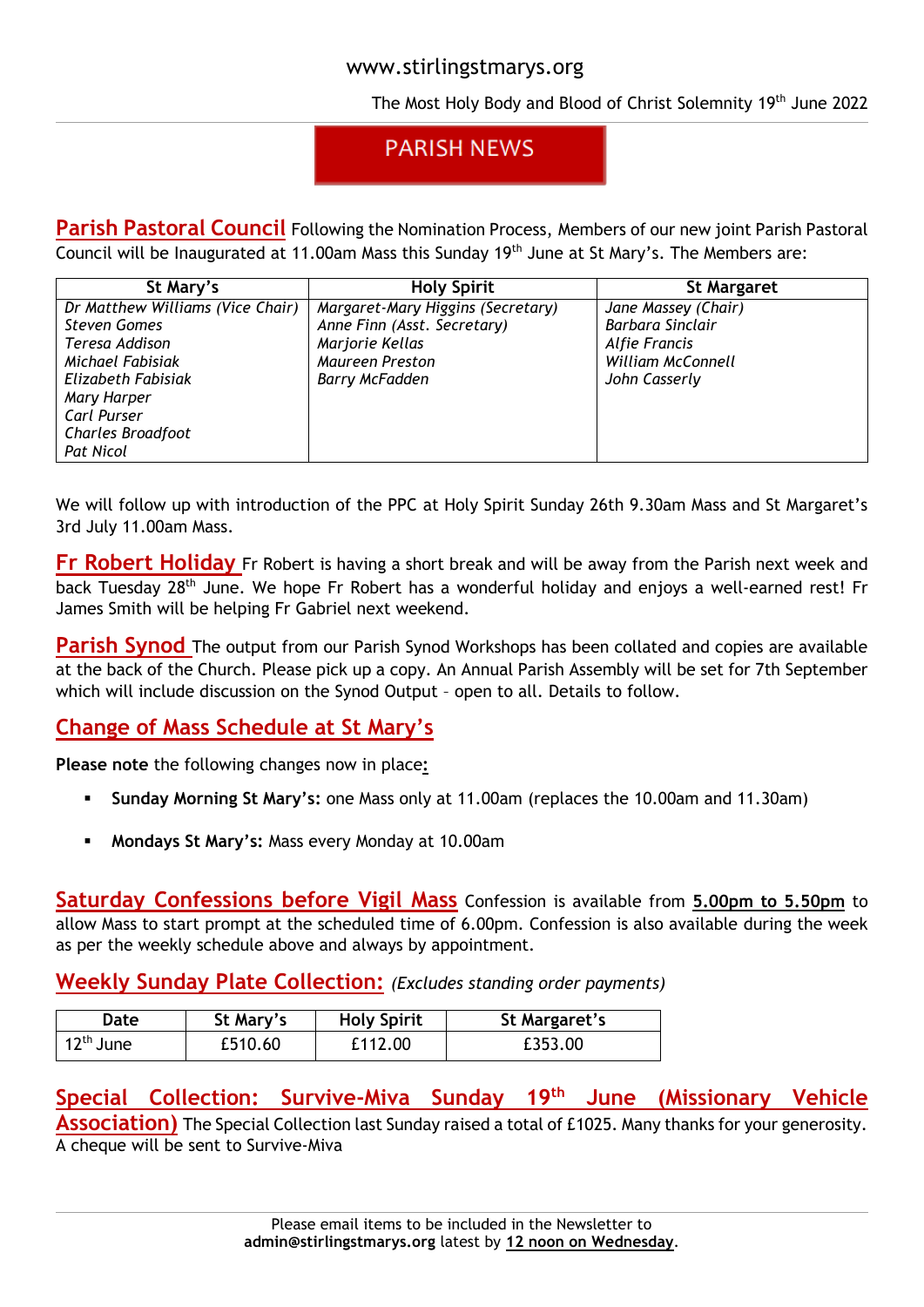The Most Holy Body and Blood of Christ Solemnity 19<sup>th</sup> June 2022

**Congratulations** to Sian McGregor and Thomas Michie who were married in St Mary's on Saturday. Please keep them in your prayers and may God bless them always!

**Youth Group** is now finished for the summer – new dates will be announced via the Newsletter nearer the time.

Young Adults Group The next event will be a full day event on Saturday the 9th of July, instead of the first Thursday. It will be at St Margaret's Hall instead of Sion House this time also!

**Holy Spirit Church Cleaning** Could you spare an hour a month to help with the cleaning at Holy Spirit. If you can support, please contact the Parish Office on 01786 473749.

**Gift Aid Envelopes** Please use the 2022/2023 envelopes which are Green in colour (and not the pink ones which are last years).

Legion of Mary Inviting all Parishioners. If you would like to find out more about what we do across our Parish Community come and join us Monday evenings at Sion House 5.30pm-6.45pm.

**Holy Spirit Tuesday Teas** Tea and coffee will be served after Mass on Tuesday Mornings in Holy Spirit Upper Room, starting on 21st June. All Welcome!

**Sunday Teas at St Mary's and St Margaret's** Sunday Teas are on today after 11.00am Mass.

**Visiting Clergy** A message from Fr Allan Chambers: Given the freedom to travel which is now available to us, now is a good time to be reminded that priests who visit the Archdiocese to minister to the people, in any capacity and for any length of time, must provide a current Celebret and Testimonial Letter to the Chancery Office before their arrival. Even if they are repeat visitors and are well known, this documentation is needed to ensure that the Archdiocese has carried out the necessary checks to ensure our visitors remain in good standing with their respective Ordinaries. If safeguarding training or PVG clearance is required, the documentation will be passed from Chancery to Safeguarding but our first obligation is to ensure visiting Priests have provided evidence of their current suitability. Visiting Clergy who will be in the Archdiocese for less than two weeks will always need to provide their Celebret and Testimonial Letter, but will only need safeguarding documents if they are repeat visitors.

**MA in Applied Catholic Theology** The MA in Applied Catholic Theology is being offered by St Mary's University in partnership with the Archdiocese of St Andrews & Edinburgh, at the Gillis Centre in Edinburgh, beginning in September. The course provides a thorough grounding in key aspects of Catholic theology and develops the key skills to apply that theology to the challenges and opportunities of the contemporary world. Teaching is flexible and the programme is suitable for graduates of most academic disciplines. Find out more at [www.stmarys.ac.uk/edinburgh](http://www.stmarys.ac.uk/edinburgh)

**Peter's Pence** A second collection will take place on Sunday 26 June for Peter's Pence. It is the name for the financial help offered by the faithful to the Holy Father in support of his apostolic and charitable mission of the universal Church and the entire world. It contributes to numerous charitable works directly assisting the most in need. Please give generously.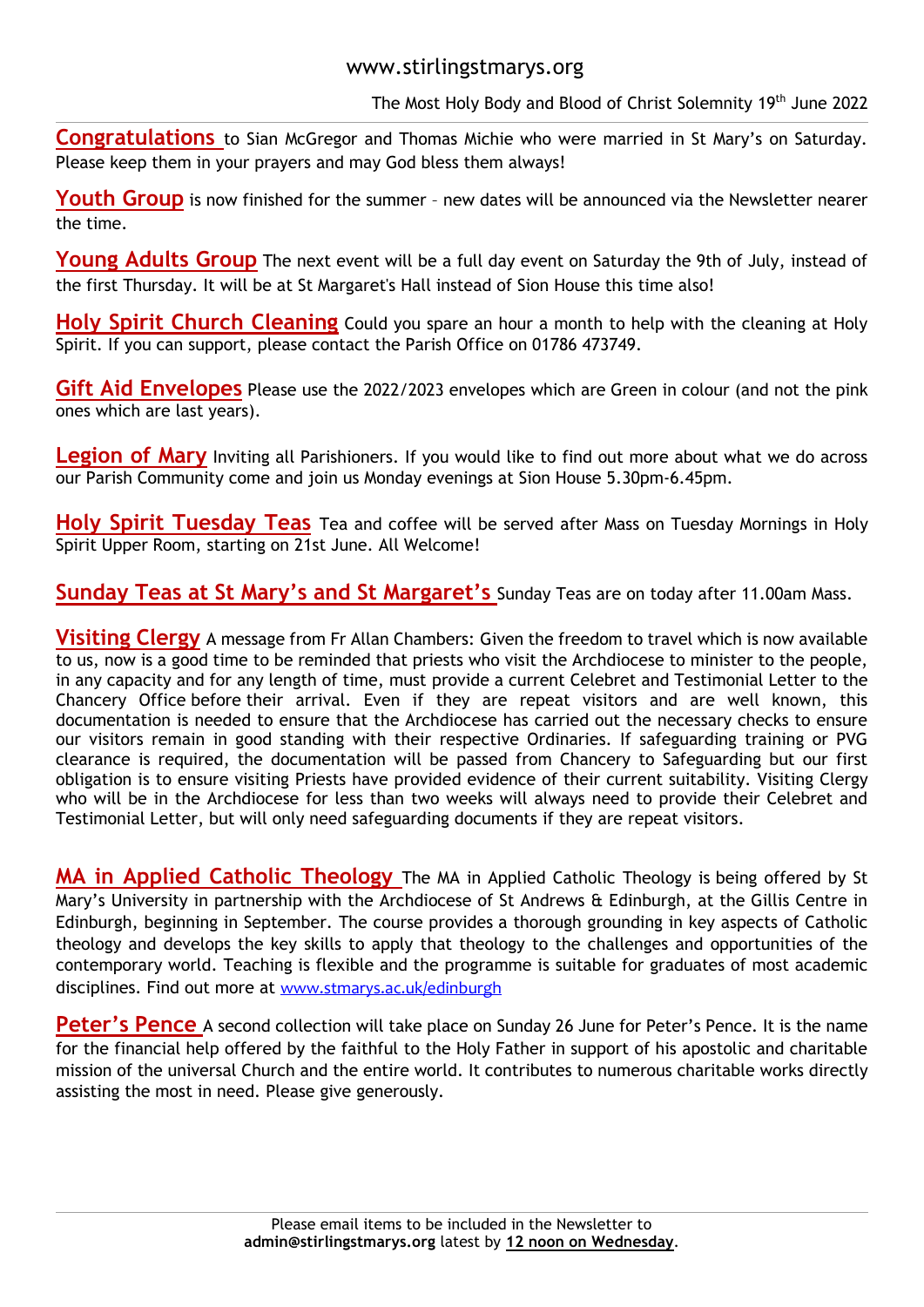The Most Holy Body and Blood of Christ Solemnity 19th June 2022

Corpus Christi Procession As part of the Eucharistic renewal in the Archdiocese this liturgical year, you are invited to take part in a Corpus Christi procession, led by Archbishop Cushley, at St Francis Xavier's in Falkirk on Sunday 19th June at 3pm. Gather at the Bandstand in High Street (FK1 1YD) before processing to St Francis Xavier's Parish (around 20 min walk). This is a major event for the Archdiocese and should be a beautiful and prayerful experience (as well as a chance to be a witness to the Eucharistic Christ in public).



3:00pm, Sunday 19 June **Falkirk High Street Bandstand** to St Francis Xavier's Church

#### Where/When to meet  $($

Gather at the bandstand in Falkirk High Street from 2:30pm. We begin at 3pm.

#### Route 9

We will walk down the High Street before turning right onto Hope Street where St Francis Xavier's Church is based. This is expected to take around 20 minutes.

# What happens en route?  $\hat{\pi}$

Eucharistic hymns will be sung and a booklet of hymns will be provided. Archbishop Leo Cushley will carry the Blessed Sacrament under a canopy. You will be guided where to stand.

#### Will bystanders know what's happening?

Probably not! Event volunteers will be equipped with a simple leaflet to hand out which explains what we're doing and why we're doing it.

### What happens at the Church?

Once we arrive at St Francis Xavier's there will be a period of adoration and a simple Benediction service. This will take around 15-20 mins.

**Bandstand** 156-203 High St, Falkirk FK1 1YD Church

1 Hope St, Falkirk FK15AT

### Refreshments?

Yes, in the church hall after Benediction.

# Where can I park?  $\mathbb{R}$

Parking is free in Falkirk town centre on Sundays and there are plenty of public parking options. Parking spaces at the church are limited. There is an Asda across the road from the church with free parking (a 10 min walk to the Bandstand where the procession begins).



First Holy Communion please dress them in what they wore on that day.

Don't forget to dress for the weather!

Archdiocese of St Andrews & Edinburgh. Charity No. SC008540